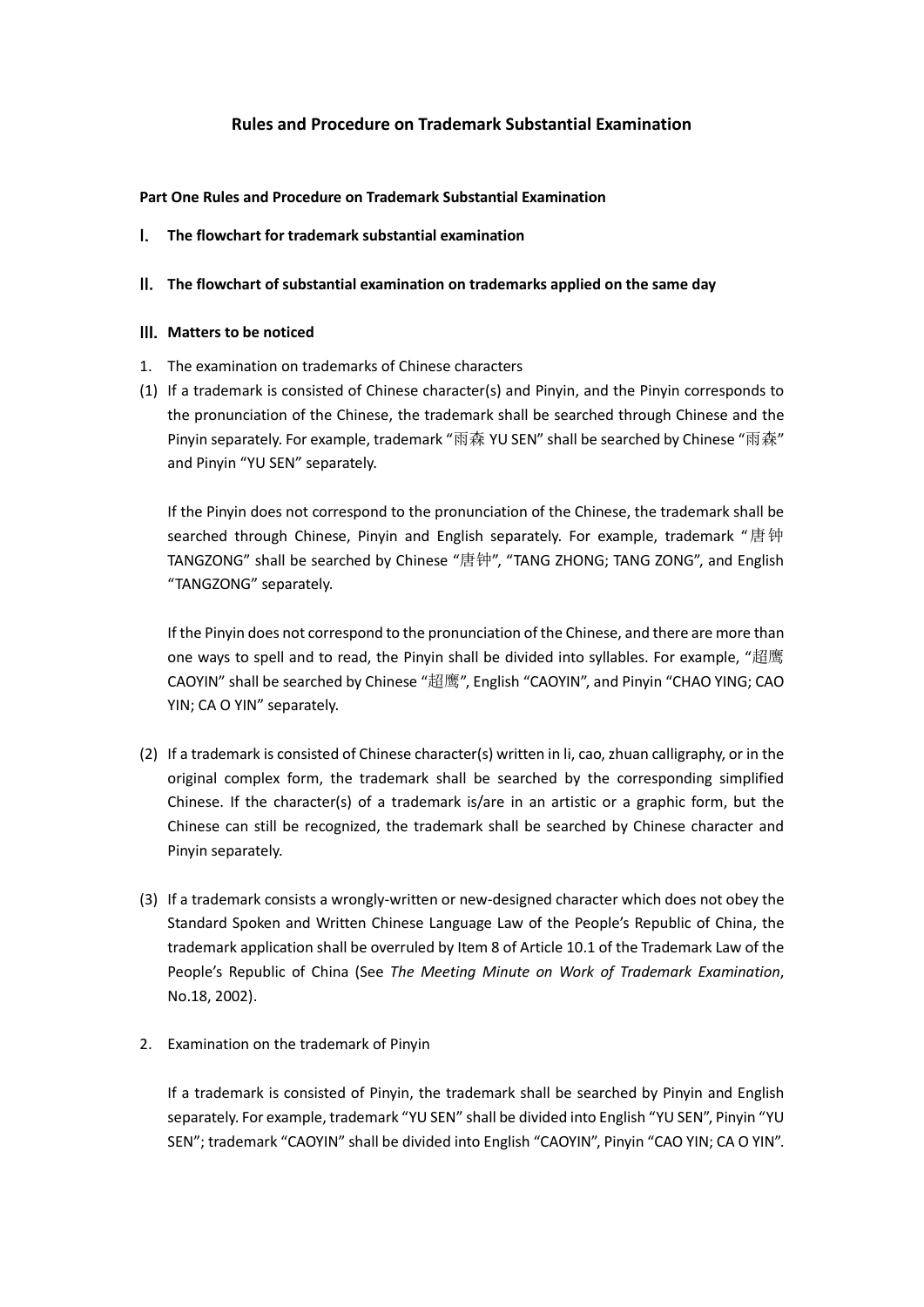- 3. Examination on the trademark of foreign language
	- (1) A trademark in English shall be confirmed whether it has meaning. A trademark with meaning shall be translated into Chinese, and be searched by Chinese character and Pinyin separately; a trademark with several meanings shall be translated into Chinese in the main and common meaning, and be searched by Chinese and Pinyin separately.
	- (2) When a trademark that is consisted of several common-use foreign words with meaning, if the combination of words has definite meaning, the trademark shall be translated into Chinese, and be searched by Chinese and Pinyin separately. For example, trademark "redrain" shall be translated as "红(red)雨(rain)", and shall be searched by Chinese "红雨" and Pinyin "hong yu" separately. If the combination of words does not have definite meaning, the trademark shall be searched by English. For example, trademark "ableparkpart" can only searched by "ableparkpart".
	- (3) When a trademark can be spelled and read in Pinyin, no matter whether it has meaning, the trademark shall be searched by English and Pinyin separately. For example, trademark "geride" shall be searched by Pinyin "ge ri de" and English "geride" separately; trademark "panda" shall be translated into Chinese "熊猫"(means panda), and be searched by Chinese "熊猫", Pinyin "xiong mao; pan da", and English "panda".
	- (4) If a trademark in foreign language can be expressed with English letters, the trademark shall be searched in English; if it cannot be expressed with English letters, the trademark shall be searched by graphic trademark.
- 4. Examination on digital trademark

A trademark is consisted, or partly consisted of Arabic numbers shall be searched by the Arabic numbers, the corresponding Chinese and Pinyin separately. For example, trademark "153" shall be searched by "153", Chinese " $-\overline{\text{h}}\Xi$ ", and Pinyin "YI WU SAN".

- 5. Examination on graphic trademark
	- (1) When examining a graphic trademark, if the device of the trademark is blurred even if it is looked through the program "See the device", the trademark application shall be returned to formal examination.
	- (2) When examining a graphic trademark, it shall be searched in the registration library and standard dictionary library.
	- (3) When examining a graphic trademark, if the examiner thinks it necessary, he/she may search with the element of device additionally.
- 6. Examination on trademarks applied on the same day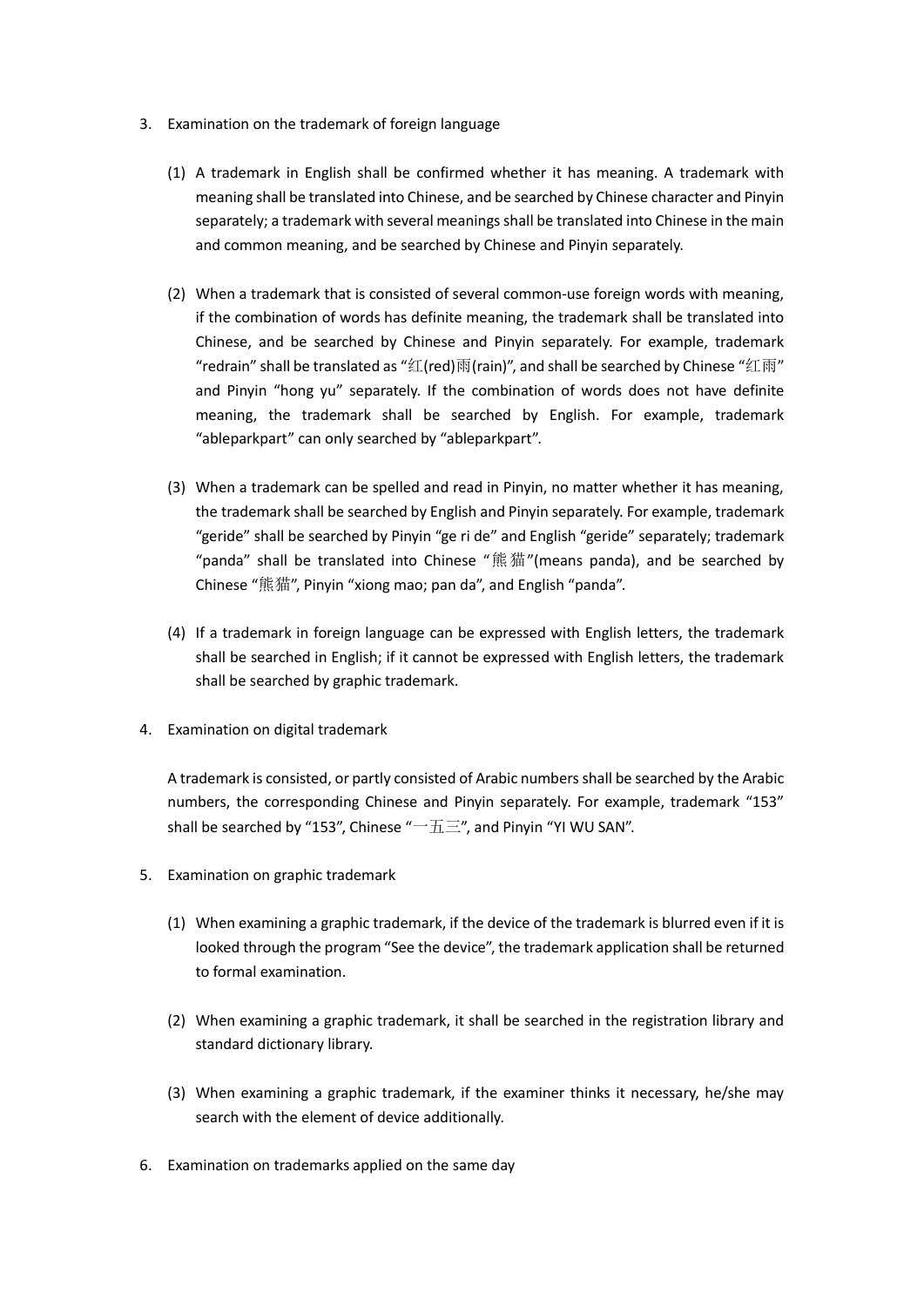A report shall be made to division chief when an examiner finds that there are trademarks applying for registration on the identical or similar goods on the same day. The chief is in charge of coordinating work to ensure the relevant notification can be delivered to all the applicants of the trademark at the same time.

See and perform the specific rules in *Rules and Procedure for Substantial Examination on the Trademarks Applied on the Same Day*.

7. Cross-search on similar goods

Due to the several times revision of *Table for Distinguishing Similar Goods and Services* and other historical reasons, the subclass numbers of some goods and services are different from those in the current Table. Such subclasses shall be deleted before the examination on goods and services to avoid any omission or mistake in search.

For the information of the similar goods of cross-subclass, please refer to *The Cross Retrieval Form for Similar goods*.

- 8. Priority date and status of international registered trademarks
	- (1) The priority date of an international registered trademark can be checked by clicking the number of priority documents (in red) to confirm whether there is any notes of priority. If there is no note, the priority may be applicable on all the goods or services in all classes; if there is notes of the priority, the priority may only be applicable on the goods or services that the notes have mentioned.
	- (2) The date of application of international registration that displays on the examination interface is the date that the Trademark Office receives the documents, other than the registered date of the international trademark, which shall not be the foundation to claim the priority. During the examination, the date of the priority of an international trademark shall be confirmed by the following steps: a. the date of priority; b. the date that appointed to; c. the date of international registration. Except obeying the rules mentioned above, other specific conditions shall be take into consideration to confirm the priority date during the examination when it happens that part of classes or subclasses of goods are overruled, or one international trademark application have been appointed to China for several times (for example, a trademark is appointed to China, and is re-appointed to China later).
	- (3) As an international registered trademark is a multi-class trademark, it happens that the inconsistency exists between the displayed status of right and the actual status. For instance, in terms of an international registered trademark applied under multi-class, when a certain class of it internationally canceled, other classes under the same registration number which are not applied for cancelation will be displayed as is cancelled,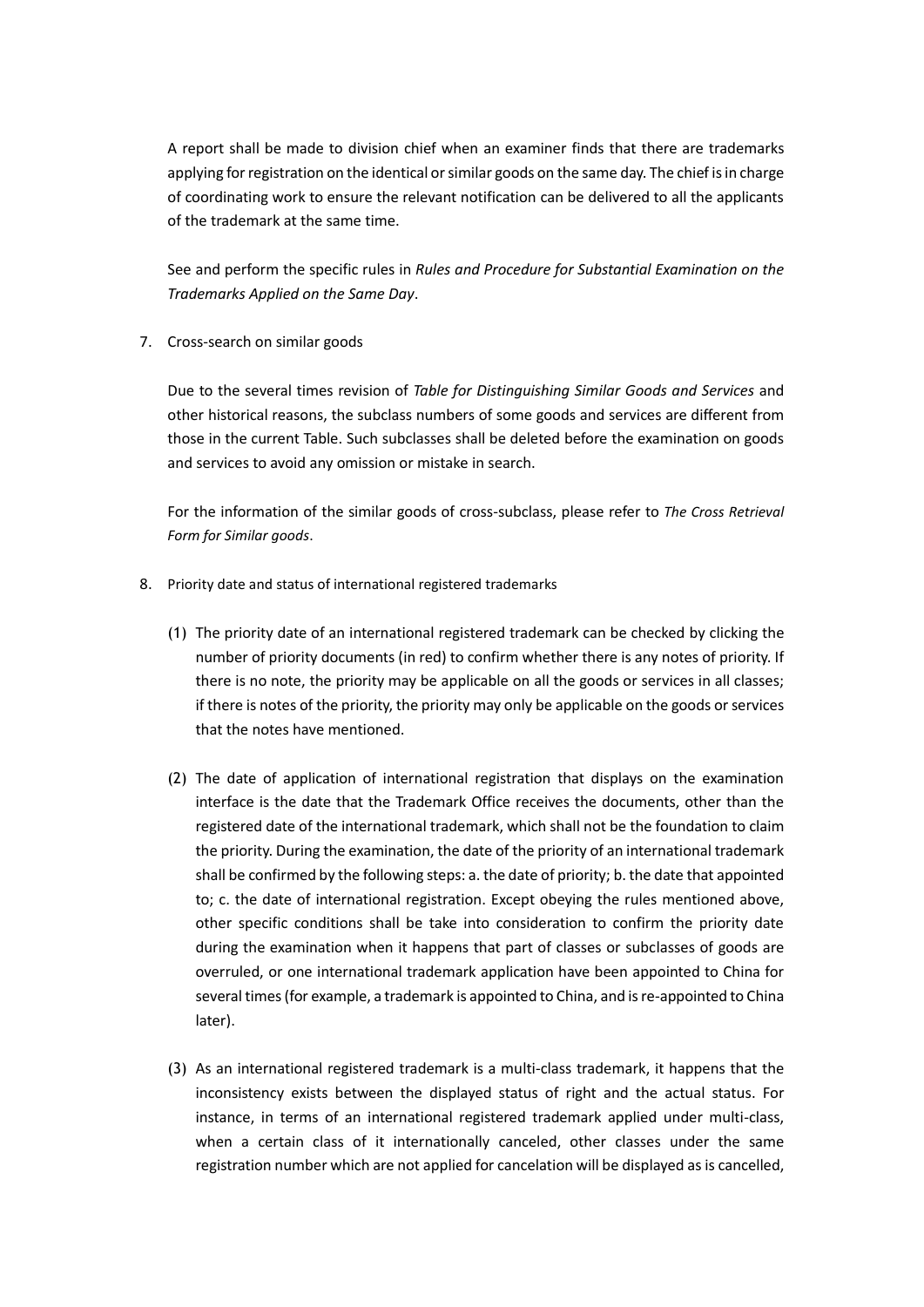too. For example, No. G820767 trademark is only applied for cancelation of the goods/services under Class 9, but the goods/services of the trademark in Class 42 will also be displayed as international cancelation at the review interface. The similar situations also exist in rejection or partly rejection, international delete, and review on trademark rejection. When those situations happen, comprehensive information should be checked to confirm the right state of the trademark. If there is problem to confirm the right state, please contact international registration office.

- 9. The examination of non-dedicated part in trademark
	- (1) If a trademark contains non-exclusive part, the trademark shall be searched not only as a whole, but also the exclusive part. For example, trademark "喜龙技术经营", should be searched by Chinese "喜龙技术经营; 喜龙", and by Pinyin "xi long ji shu jing ying; xi long".
	- (2) When editing the explanation of giving up exclusive rights, it should be conducted as follows:
		- a. In the column of editing the exclusive rights to be abandoned, deleting the description of the applicant's design, and retaining the part to be abandoned.
		- b. Selecting the deleted parts and deleting them with "Delete" or "Back space" key. Do not use the "Space" key. Using the single-byte double quotes, and do not leave any punctuation at the end.
		- c. Clicking "ok" to save.
- 10. Examination on the trademarks with "the name of the administrative division at the county level or above" or " foreign place name known to public"
	- (1) If the pending trademark is the name of administrative division at the county level or above, the prompt of "protected character has been searched" will pop up in the process of examination. Click the "envelope" icon at lower right corner and confirm whether the trademark has other meanings.
	- (2) When the pending trademark is Chinese and the examiner thinks the trademark may be the Chinese translation of foreign place name, use "Kingsoft" to confirm.
	- (3) If the pending trademark is the foreign place names which have been discussed by the Conference of Business Review of Trademark Office, the screen will pop up the prompt of "protected character has been searched", then click on the "envelope" icon at the lower right corner and the results of meeting summary on whether the pending trademark is the foreign place names known to public or not will be displayed.
	- (4) If the pending trademark is the name of administrative divisions at the county level or above or foreign place names which have not been discussed at the Conference of Business Review of Trademark Office, it should be reported to the conference for discussion.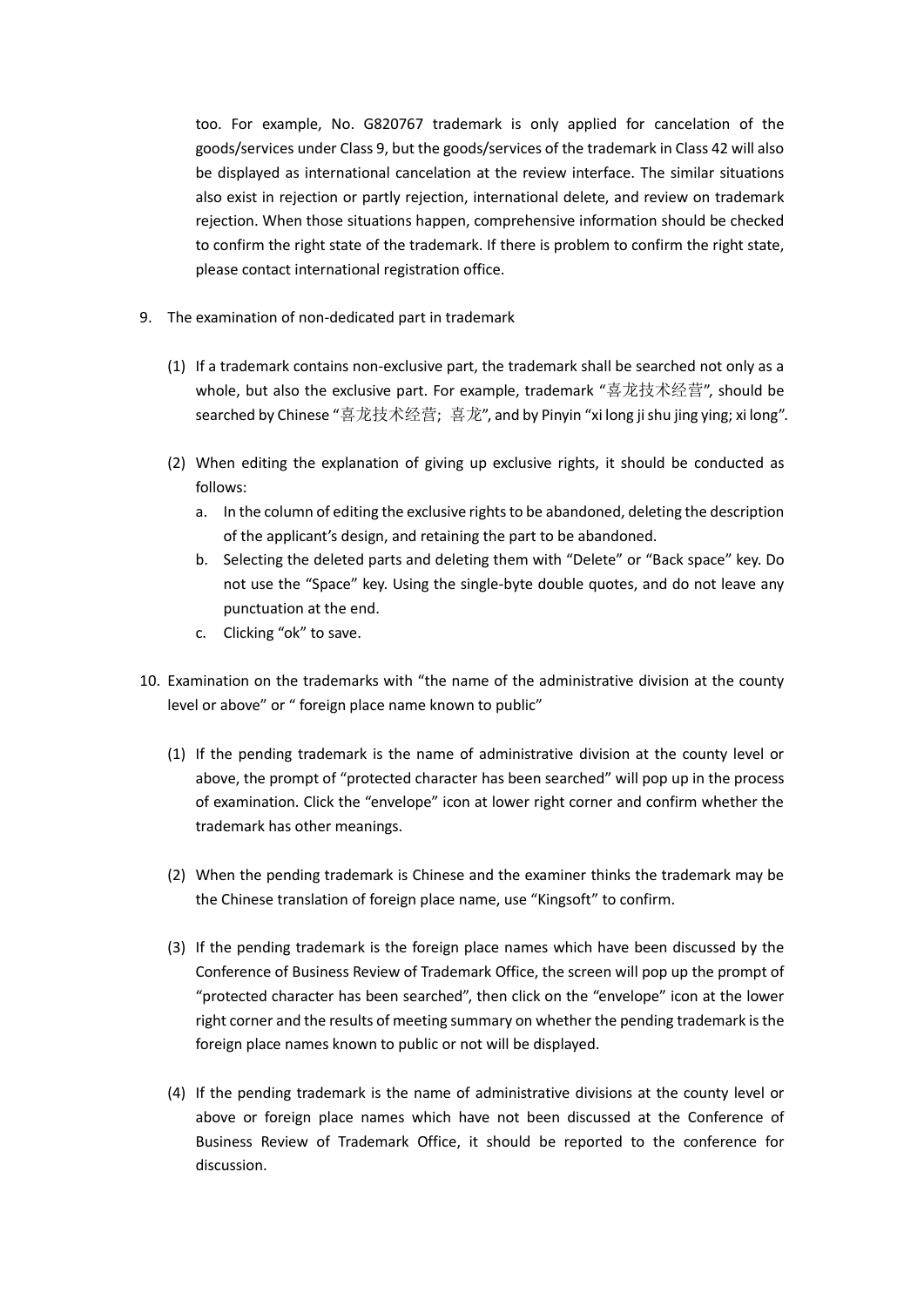- 11. The problems that should be paid attention to when the trademark is rejected or partly rejected
	- (1) The notification on Rejected or Partly Rejected Trademark shall accurately apply the relevant legal provisions.
	- (2) When a pending trademark is rejected partly due to absolute reason, and partly due to relative reason, a search to define whether the trademark enjoys priority shall be made for the part that is rejected due to absolute reasons.
	- (3) When a pending trademark is rejected on part of the goods/services by an absolute reason, a search to define whether the trademark enjoys priority on the other goods/services shall be made. If there is a prior similar trademark, the pending trademark should be rejected by relative reason. For example, trademark "雪山胃宝" on the drug, and trademark "天 龙纳米" on clothing were rejected not only due to the cited prior trademark "雪山", "天 龙", but also due to that "胃宝" and "纳米" are forbidden terms.
	- (4) When a pending trademark is to be rejected by an absolute reason, a retrieve shall be made on the identical trademark in all the classes of goods/service. Except for considering the particularity of various goods/services, standard of examination shall be unified when an identical trademark is examined in different classes.
	- (5) When a pending trademark is rejected or partly rejected by a relative reason, the following points should be paid attention to:
	- a. Confirming rights status of the cited trademark. If the cited trademark is of priority, renewal, change, transformation, cancellation and other information, the details should be checked.
	- b. A rejection notice should clearly indicate the concrete similar parts between the pending trademark and cited trademark.
	- c. If the rejection requires more than two cited trademarks on the same critical element of a trademark, similar products need to be indicated.
- 12. Correcting error information

If trademark information errors (for example applicant name, trademark name, product name, product similarity group) are found during examining, a *Notice on Erroneous Trademark Data Correction* should be promptly filled in after details checking, and be handed over to the department of calculator for correction. When the erroneous data is found that the responsibility of correcting does not belong to that department, the error should be submitted to a liable department promptly in writing.

For the concrete operation, please follow the *Rules and Procedure on Trademark Substantial Examination and Correction of Erroneous Trademark Data*.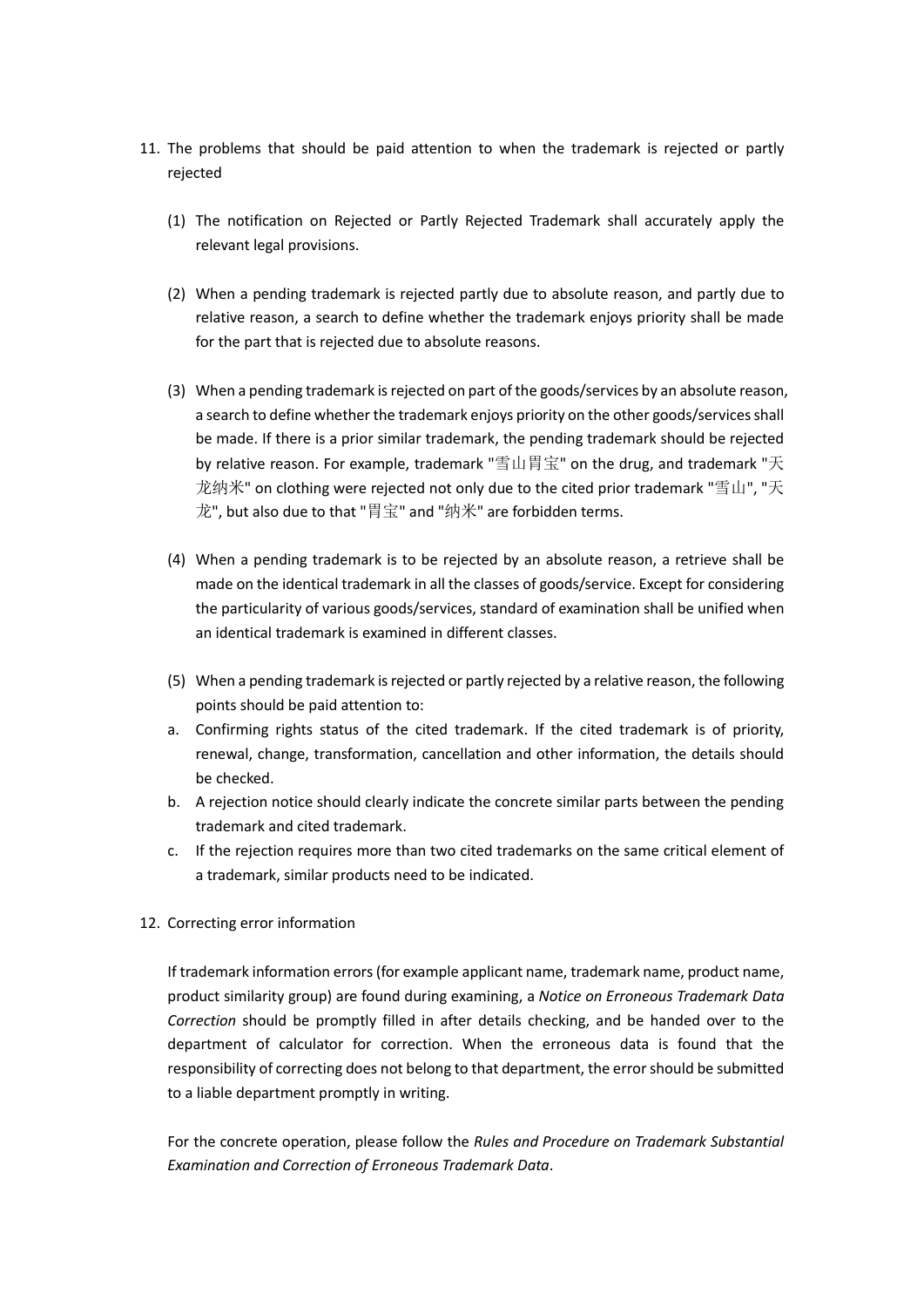|    | <b>Classes</b> | <b>Similar</b>    | <b>Crossing Subclasses</b> | <b>The Original Subclasses</b> |
|----|----------------|-------------------|----------------------------|--------------------------------|
|    |                | <b>Subclasses</b> |                            |                                |
|    | $\mathbf{1}$   | 0101              | 0601                       | 0102                           |
|    | $2 - 6$        | 0102              | 0202   0401                | 0101 0109 0104 0108 0114       |
|    |                |                   |                            | 0106                           |
| 16 | 9,             | 0104              | 0301   0503   0205 0206    | 0114 0102 0108 0106 0104       |
|    |                | 0105              | 0505                       | 0109 0113 0109                 |
|    | 17,            | 0106              |                            | 0104 0102                      |
| 30 |                | 0107              | 0923   1602                |                                |
|    | 31             | 0108              |                            | 0102 0104                      |
|    |                | 0109              | 3103   0505                | 0105 0102 0113                 |
|    |                | 0113              | 3003   0505                | 0109 0105                      |
|    |                | 0114              | 0401                       | 0104 0102                      |
|    |                | 0115              | 1702                       |                                |
|    | $\overline{2}$ | 0201              |                            | 0202 0205                      |
|    | 1, 3           | 0202              | 0102                       | 0201 0205                      |
|    | 17,            | 0205              | 0104 0302 1705 1912        | 0201 0202 0207                 |
| 19 |                | 0206              | 0104                       |                                |
|    |                | 0207              |                            | 0205                           |
|    | 3              | 0301              | 0501 0503 0104             | 0306 0302 0303                 |
|    | 1, 2           | 0302              | 0503 0205                  | 0301                           |
|    |                | 0303              | 0404 0401                  | 0301                           |
|    | 4, 5           | 0306              | 2110 1603 0501             | 0301                           |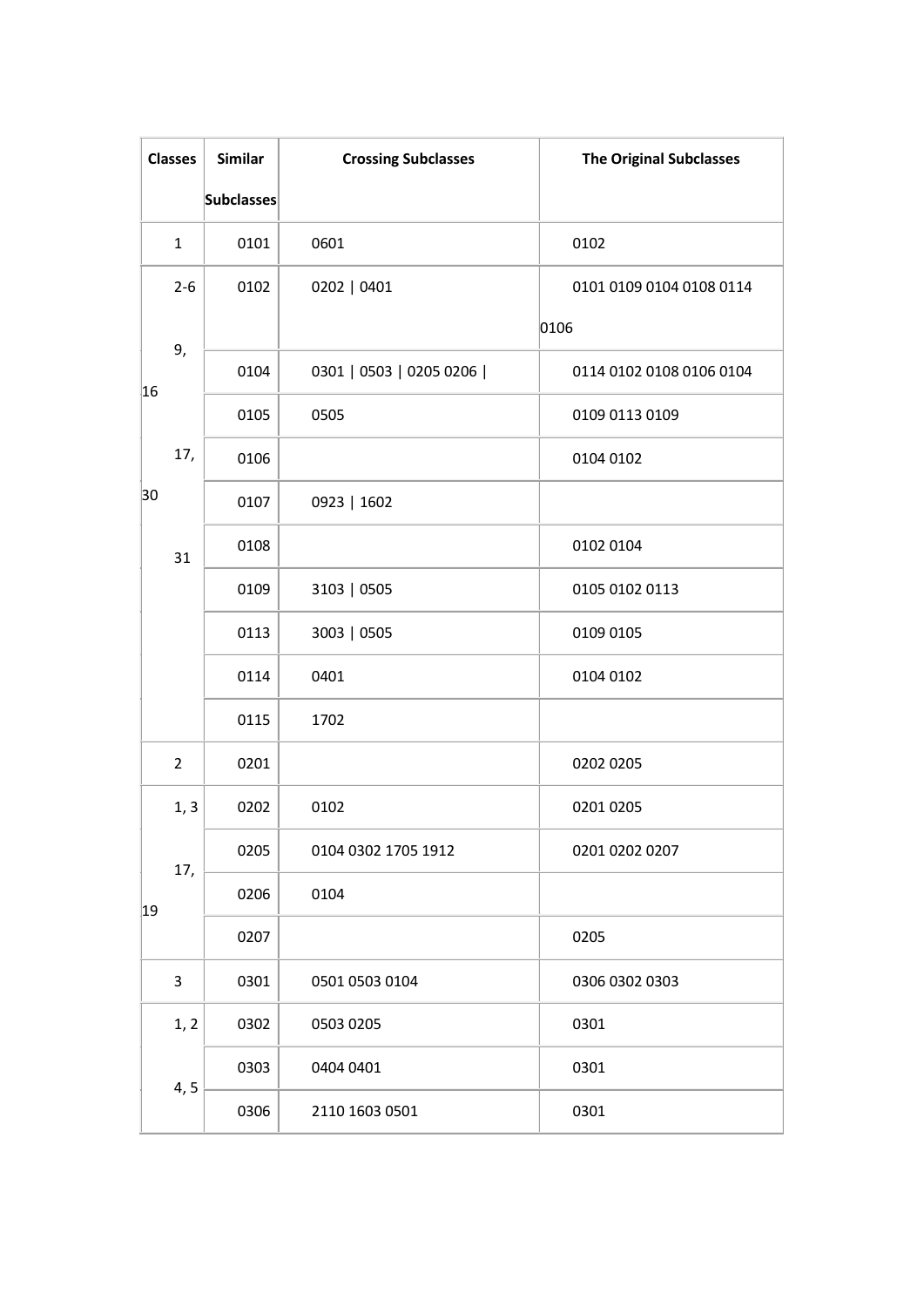|    | 16,  |      |                          |                          |
|----|------|------|--------------------------|--------------------------|
| 21 |      |      |                          |                          |
|    | 4    | 0401 | 0303 0114 0102           |                          |
|    | 1, 3 | 0402 |                          | 0403                     |
|    |      | 0403 |                          | 0402                     |
|    |      | 0404 | 0303                     |                          |
|    | 5    | 0501 | 3002 1001 0301 0306 3005 | 0502 0503 0505 0507 0504 |
|    | 1, 3 | 0502 | 3005 2907                | 0501                     |
|    | 10,  | 0503 | 0302 0301 0104           | 0501 0505                |
| 16 |      | 0504 | 3108 0309                | 0501 0505                |
|    |      | 0505 | 0105 0109 0113           | 0504 0503 0501           |
|    | 25,  | 0506 | 1603 2501 1004 1008      |                          |
| 29 |      |      |                          |                          |
|    | 30,  |      |                          |                          |
| 31 |      |      |                          |                          |
|    | 6    | 0601 | 0101                     | 0603 0604                |
|    | 1, 7 | 0602 | 1108 0749                |                          |
|    | 9,   | 0603 | 1909                     | 0601 0608 0615           |
| 11 |      | 0604 |                          | 0601                     |
|    |      | 0608 | 2103                     | 0603 0609                |
|    | 12,  | 0609 |                          | 0608                     |
| 19 |      | 0610 | 0920                     |                          |
|    | 20,  | 0611 | 2001                     |                          |
| 21 |      | 0612 | 0750                     |                          |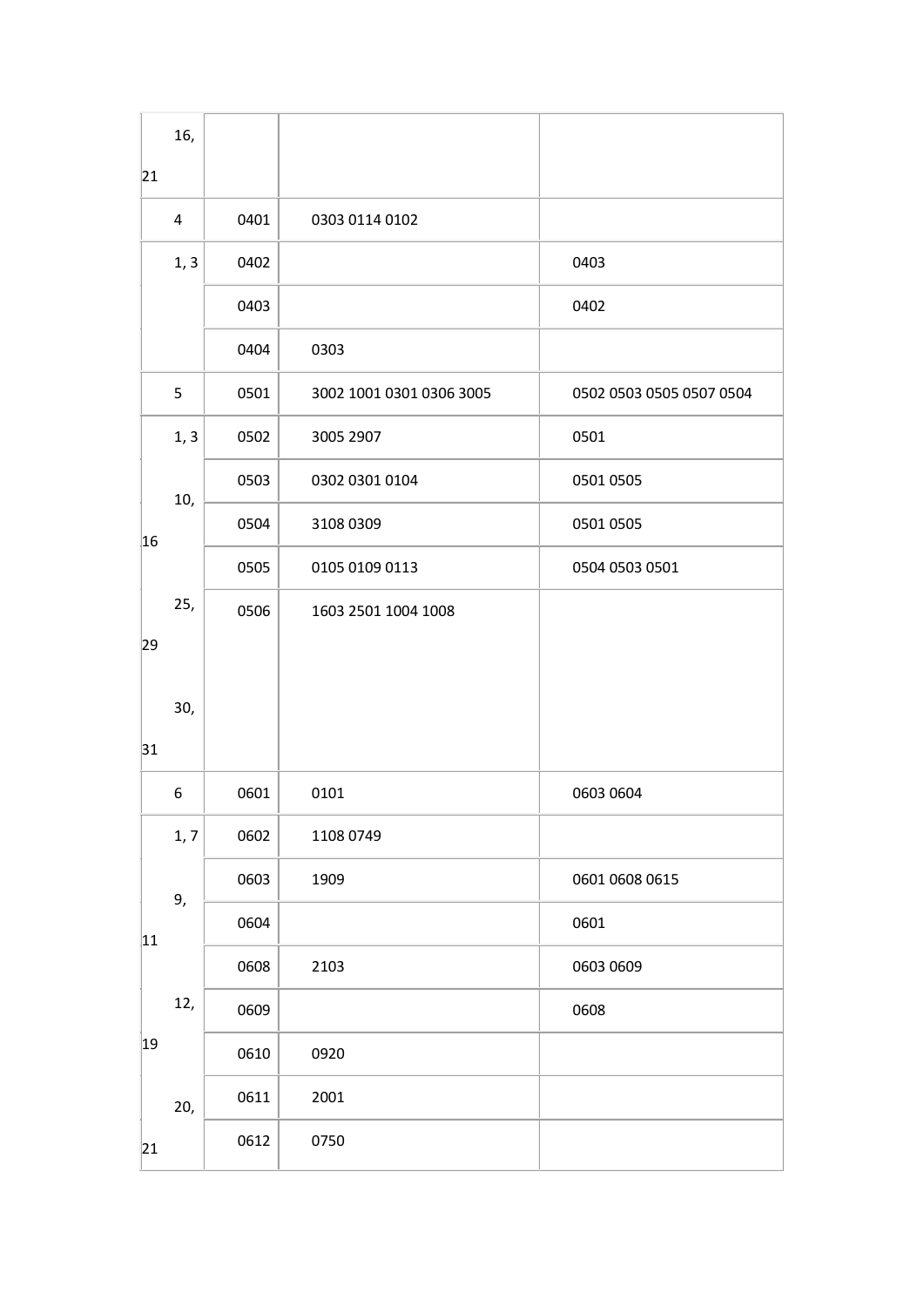|    |                | 0613 | 0736           |                     |
|----|----------------|------|----------------|---------------------|
|    |                | 0615 |                | 0603                |
|    |                | 0617 | 0734 1210      |                     |
|    |                | 0618 | 2010           |                     |
|    | $\overline{7}$ | 0701 | 0803 1108      |                     |
|    | 6, 8           | 0703 |                | 0742                |
|    | 9,             | 0705 | 1618           | 0742                |
| 11 |                | 0706 |                | 0707                |
|    |                | 0707 |                | 0712 0706           |
|    | 12,            | 0709 |                | 0721                |
| 16 |                | 0712 |                | 0707                |
|    |                | 0721 |                | 0709                |
|    |                | 0723 |                | 0753                |
|    |                | 0733 | 0603           | 0753                |
|    |                | 0734 | 0808 0617 1210 |                     |
|    |                | 0735 |                | 0742 0743           |
|    |                | 0736 | 0613           |                     |
|    |                | 0737 | 1107           |                     |
|    |                | 0738 | 1202           | 0748                |
|    |                | 0742 | 0801           | 0703 0735 0743 0705 |
|    |                | 0743 |                | 0735 0742           |
|    |                | 0748 | 1204 1202 1203 | 0738 0750 0738      |
|    |                | 0749 | 0602 1202      |                     |
|    |                | 0750 | 0612 1202      |                     |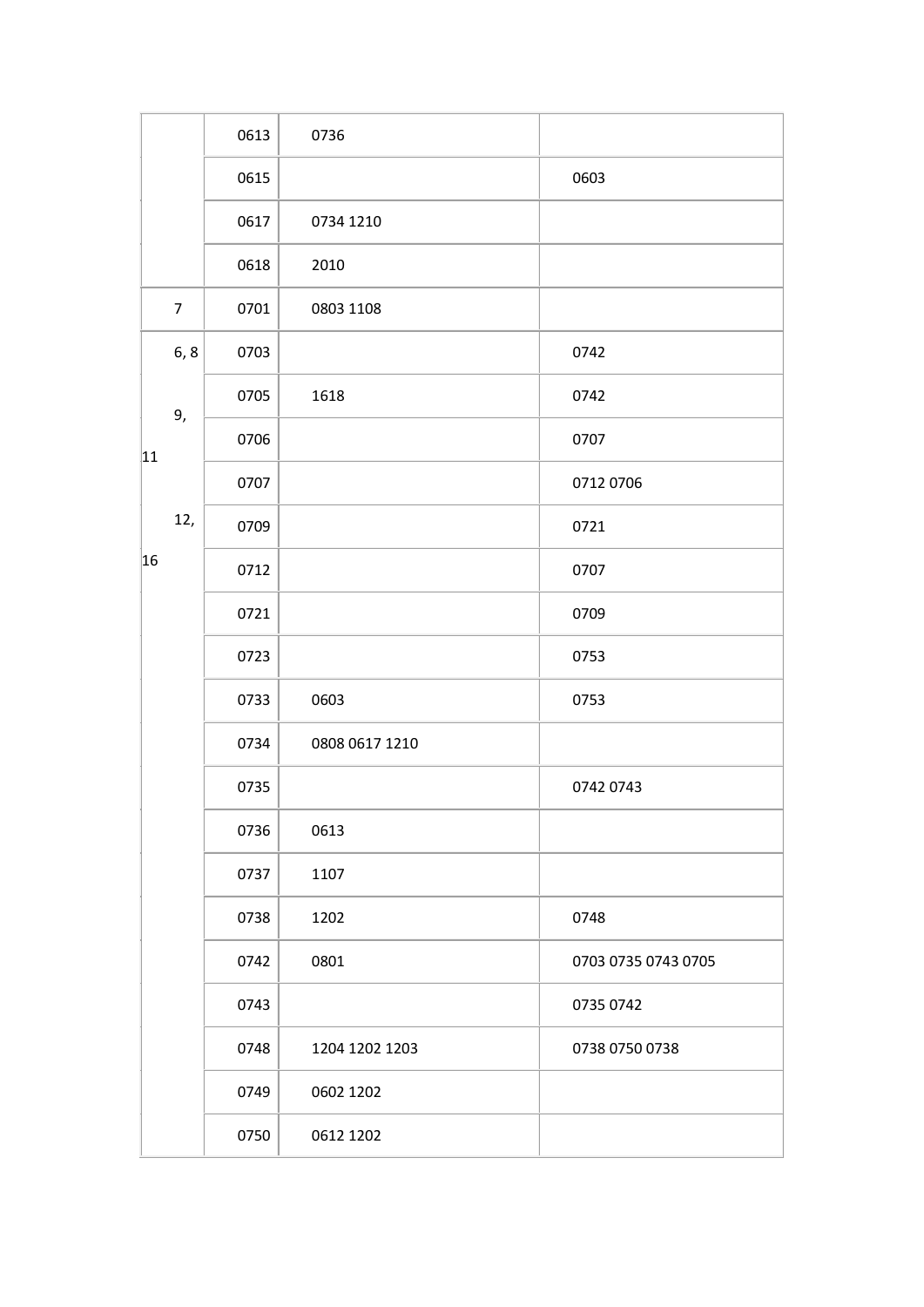|              |        | 0751 | 0917                |                |
|--------------|--------|------|---------------------|----------------|
|              |        | 0752 | 1609                |                |
|              |        | 0753 |                     | 0723 0733      |
|              | 8      | 0801 | 0742                |                |
|              | 7, 9   | 0803 | 0701                |                |
|              | $10-$  | 0806 | 0924 1106           |                |
| $ 12\rangle$ |        | 0808 | 1204 0734           |                |
|              |        | 0810 | 2101 1001           |                |
|              | 21     | 0812 | 2101                |                |
|              | 9      | 0901 |                     | 0908 0911      |
|              | 1,     | 0902 | 2106                |                |
| $6-8$        |        | 0903 |                     | 0907           |
|              | $10-$  | 0905 | 1616                |                |
| 12           |        | 0907 |                     | 0903 0913      |
|              |        | 0908 | 2801                | 0901 0911 0913 |
|              | 16,    | 0911 |                     | 0901 0908      |
| 21           |        | 0913 | 1101                | 0907 0908      |
|              | 25,    | 0917 | 0751                |                |
| 28           |        | 0919 | 2504 1004           | 0921           |
|              |        | 0920 | 1202 0610           |                |
|              |        | 0921 |                     | 0919           |
|              |        | 0923 | 0107                |                |
|              |        | 0924 | 0806 1106           |                |
|              | $10\,$ | 1001 | 1109 2805 0501 0810 | 1002 1003      |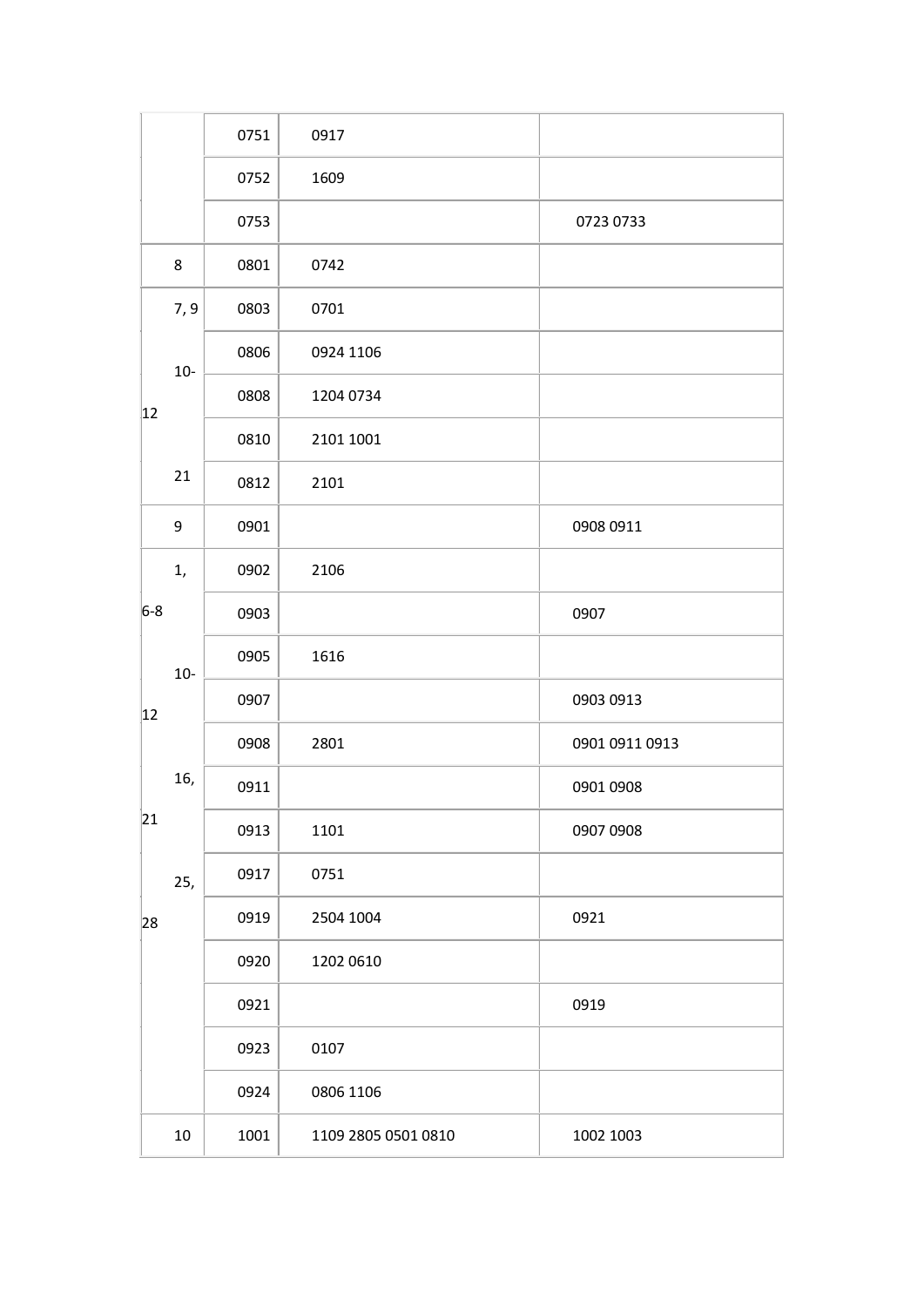| 5, 8  | 1002 |                     | 1001                     |
|-------|------|---------------------|--------------------------|
| 11,   | 1003 | 1111                | 1001                     |
| 16    | 1004 | 2106 0506 1603 2001 |                          |
|       | 1007 | 2604                |                          |
| 20,   | 1008 | 0506                |                          |
| 21    |      |                     |                          |
| 26,   |      |                     |                          |
| 28    |      |                     |                          |
| 11    | 1101 | 1202                |                          |
| $6-$  | 1104 | 2111                | 1109 1110                |
| 10    | 1106 | 0806 0924           |                          |
|       | 1107 | 0737                | 1108                     |
| 12 21 | 1108 | 0602 0701           | 1107 1109                |
|       | 1109 | 1001                | 1104 1108                |
|       | 1110 |                     | 1104                     |
|       | 1111 | 1003                |                          |
| 12    | 1201 |                     | 1202-1204 1209 1210      |
| $6-9$ | 1202 | 0920 1101           | 1201 1203 1204 1209 1210 |
| 11,   | 1203 |                     | 1201 1202 1204 1209 1210 |
| 20    | 1204 | 0748 0808           | 1201-1203 1209 1210      |
|       | 1206 | 2001                |                          |
| 28    | 1209 | 2807                | 1201-1204 1209 1210      |
|       | 1210 | 0734 0617           | 1201-1204 1209 1210      |
| 14    | 1402 |                     | 1403                     |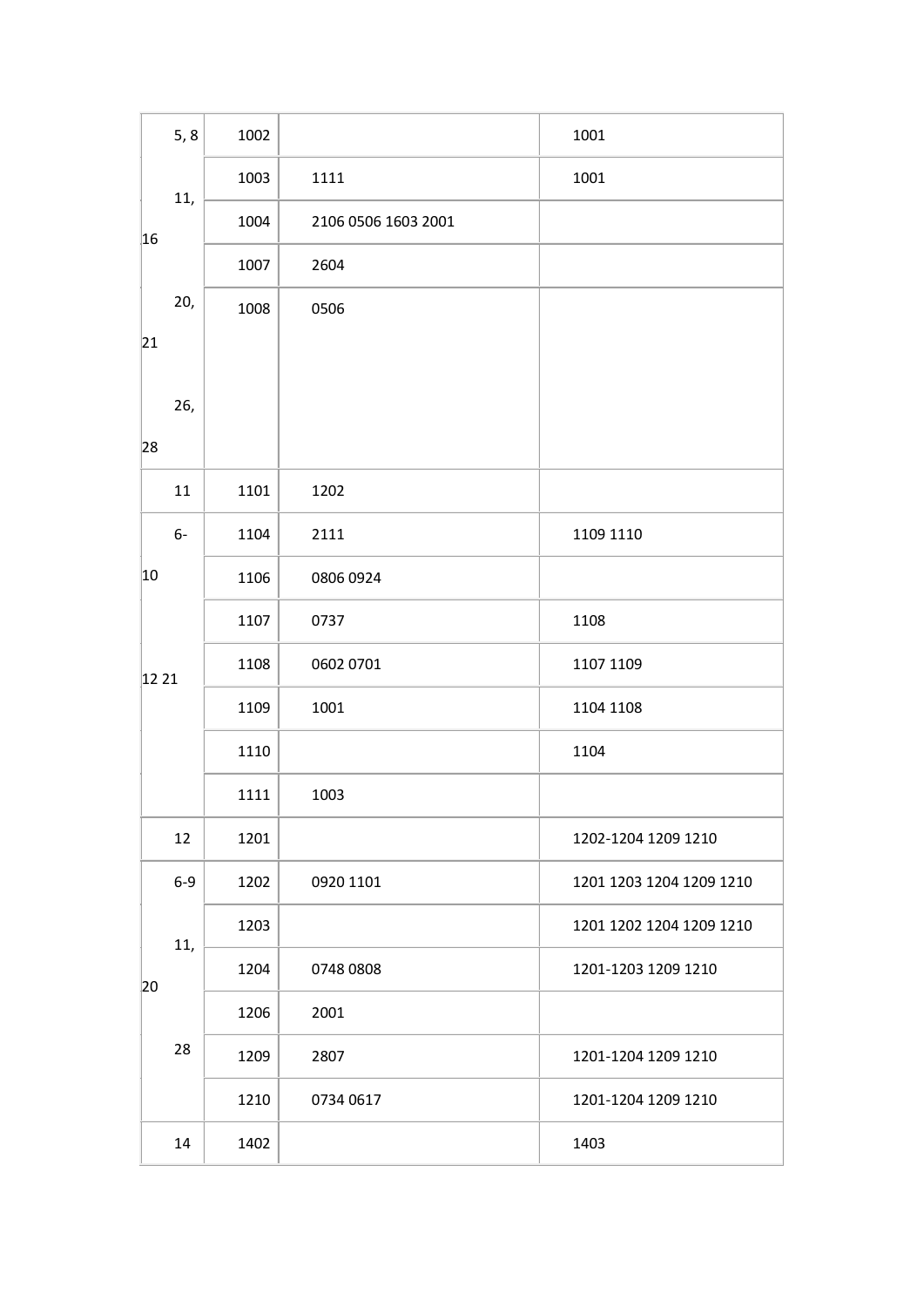|    |      | 1403 |                     | 1402                     |
|----|------|------|---------------------|--------------------------|
|    | 16   | 1601 |                     | 1602-1605 1609           |
|    | 1, 3 | 1602 | 0107                | 1601 1605                |
|    | 5, 7 | 1603 | 0506 1004 0306 2101 | 1601                     |
|    |      | 1604 |                     | 1601                     |
|    | 9,   | 1605 |                     | 1601 1611 1614 1606 1602 |
| 10 |      |      |                     | 1607                     |
|    | 18,  | 1606 |                     | 1605 1607                |
| 21 |      | 1607 |                     | 1605 1606                |
|    |      | 1609 | 0752                | 1601                     |
|    |      | 1610 |                     | 1611                     |
|    |      | 1611 | 1802                | 1605 1610 1612-1616      |
|    |      | 1612 |                     | 1611 1614                |
|    |      | 1613 |                     | 1611                     |
|    |      | 1614 | 2107                | 1611 1605 1612           |
|    |      | 1615 |                     | 1611                     |
|    |      | 1616 | 0905                | 1611                     |
|    |      | 1618 | 0705                | 1611                     |
|    | 17   | 1702 | 0115                |                          |
|    | 1, 2 | 1703 | 1909                | 1704                     |
|    | 19   | 1704 |                     | 1703                     |
|    |      | 1705 | 0205                |                          |
|    | 18   | 1801 |                     | 1803                     |
|    |      | 1802 | 1611 2407 2406 2013 |                          |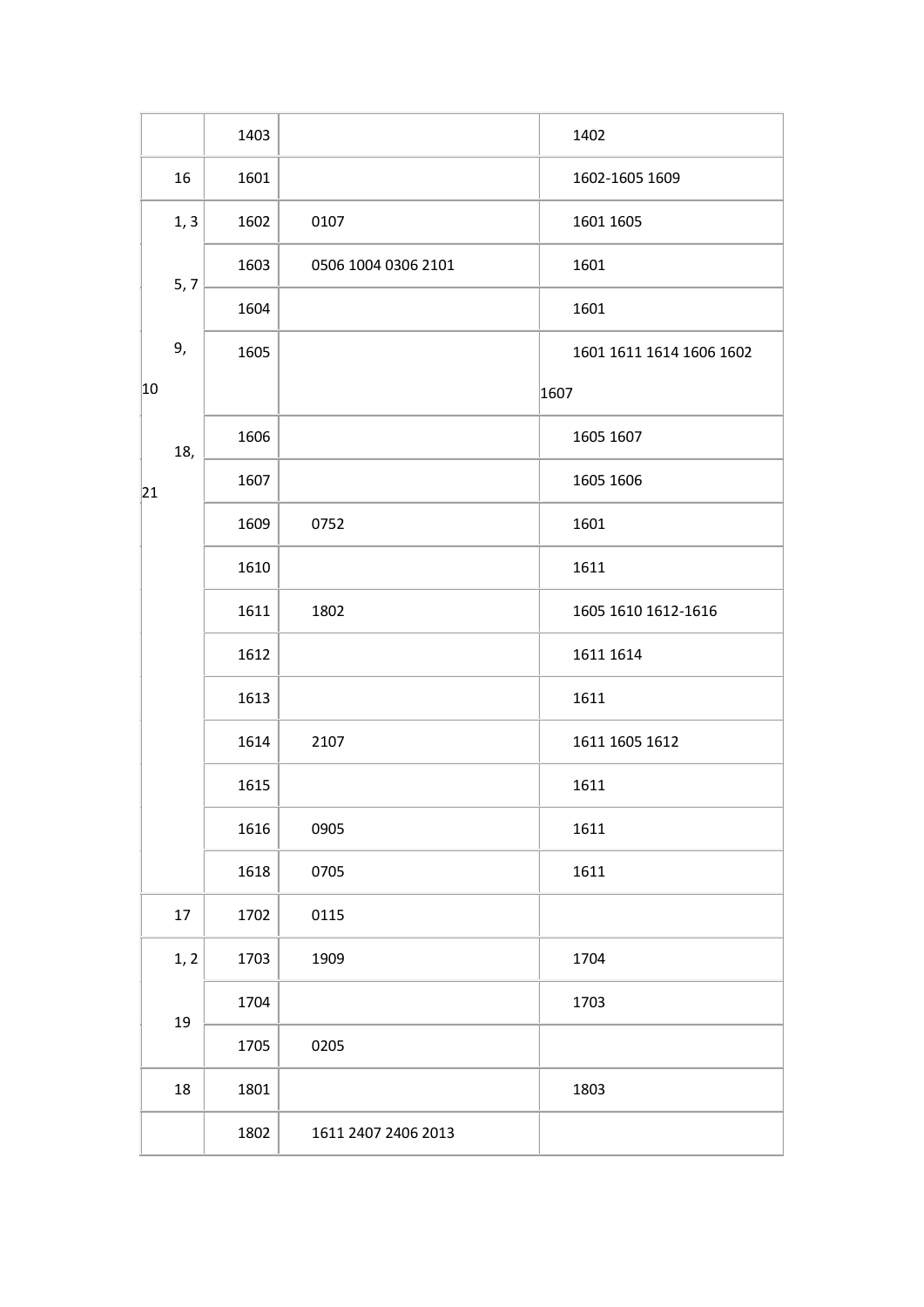|        | 16,  | 1803 |                     | 1801                     |
|--------|------|------|---------------------|--------------------------|
| 20     |      |      |                     |                          |
|        |      |      |                     |                          |
|        | 24   |      |                     |                          |
|        | 19   | 1901 |                     | 1909                     |
|        | 2, 6 | 1902 |                     | 1906                     |
|        | 17,  | 1905 |                     | 1909                     |
| 21     |      | 1906 |                     | 1902                     |
|        |      | 1909 | 1703 0603           | 1901 1905                |
|        |      | 1911 | 2113                |                          |
|        |      | 1912 | 0205                |                          |
|        | 20   | 2001 | 1206 1004 0611      |                          |
|        | 6,   | 2002 | 2101                | 2005                     |
| 10     |      | 2005 |                     | 2002 2006                |
|        | 12,  | 2006 |                     | 2005                     |
| 18     |      | 2009 | 2114                |                          |
|        |      | 2010 | 0618                |                          |
|        | 21,  | 2013 | 2406 1802 2407      |                          |
| 24     |      | 2014 | 2103                |                          |
|        | 21   | 2101 | 1603 0812 2002 0810 | 2102 2105 2106 2111 2103 |
|        | 3,6  | 2102 |                     | 2101 2103 2105           |
|        | 8,   | 2103 | 2014 0608           | 2101 2102 2105           |
| 10; 11 |      | 2105 |                     | 2101 2102 2103           |
|        |      | 2106 | 1004 2002           | 2101                     |
|        |      | 2107 | 1614                |                          |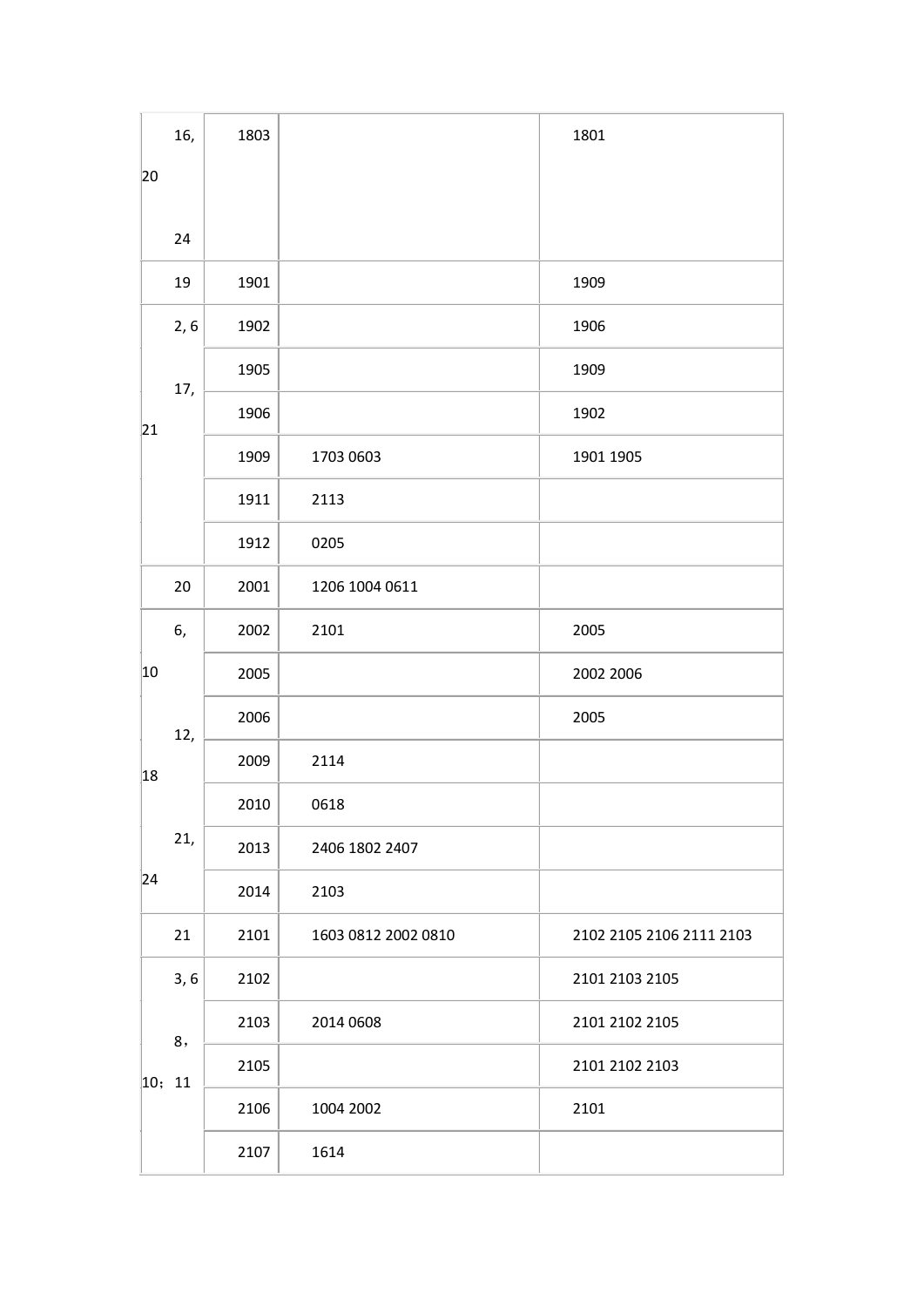|    | 16,  | 2110 | 0306      | 2112 |
|----|------|------|-----------|------|
| 19 |      | 2111 | 1104      |      |
|    | 20,  | 2112 | 2408      | 2110 |
| 24 |      | 2113 | 1911      |      |
|    |      | 2114 | 2009 3110 |      |
|    | 31   |      |           |      |
|    | 22   | 2202 | 2112      |      |
|    | 23   | 2301 |           | 2302 |
|    |      | 2302 |           | 2301 |
|    | 24   | 2403 | 2701 2704 |      |
|    | 18,  | 2405 |           | 2406 |
| 20 |      | 2406 | 2013 1802 | 2405 |
|    | 21,  | 2407 | 1802 2013 |      |
| 27 |      | 2408 | 2112      |      |
|    | 25   | 2501 | 0506      | 2502 |
|    | 5, 9 | 2502 |           | 2501 |
|    | 26   | 2504 | 0919      |      |
|    |      | 2506 |           | 2507 |
|    |      | 2507 |           | 2506 |
|    |      | 2512 | 2603      |      |
|    | 26   | 2601 |           | 2602 |
|    | 10;  | 2602 |           | 2601 |
| 25 |      | 2603 | 2512      |      |
|    |      | 2604 | 1007      |      |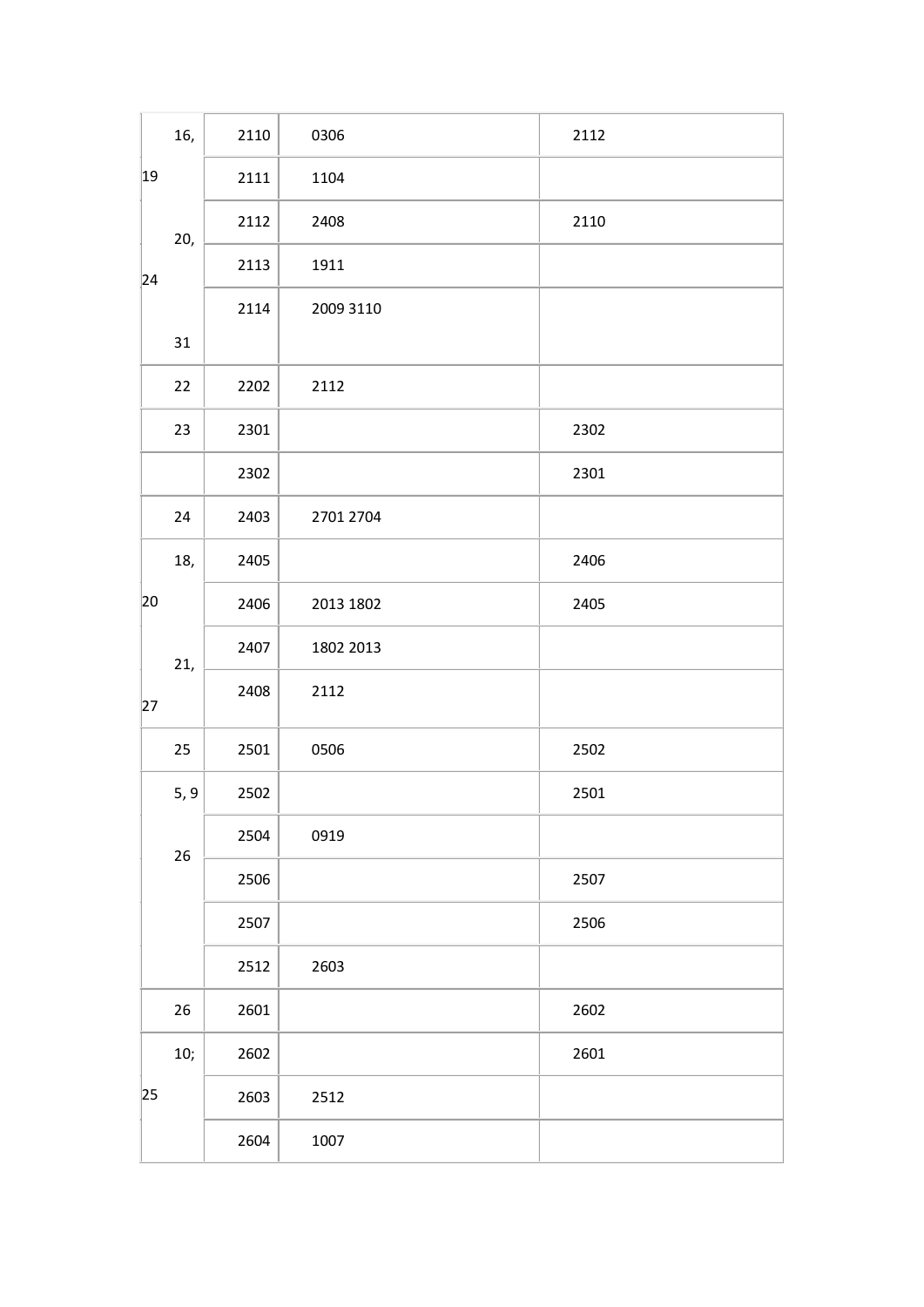|    | 27   | 2701 | 2403                |           |
|----|------|------|---------------------|-----------|
|    |      | 2704 | 2403                |           |
|    | 28   | 2801 | 0908                | 2802      |
|    | 9,   | 2802 | 0911 1603           | 2801 2807 |
| 10 |      | 2803 | 1608                |           |
|    | 12,  | 2805 | 1001                | 2807      |
| 16 |      | 2807 | 1209                | 2805 2802 |
|    | 29   | 2901 | 3016                | 2905      |
|    | 5,   | 2902 | 3005                |           |
| 30 |      | 2904 | 3103 3010           |           |
|    | 31,  | 2905 | 3016                | 2901      |
| 32 |      | 2907 | 3001 3202 3013 0502 |           |
|    |      | 2910 | 3004                |           |
|    |      | 2913 | 3011                |           |
|    | 30   | 3001 | 2907                |           |
|    | 1, 5 | 3002 | 0501 3202           |           |
|    | 29,  | 3003 | 0113                | 3004      |
| 32 |      | 3004 | 2910                | 3003      |
|    |      | 3005 | 2902 0502 3203 0501 |           |
|    |      | 3006 |                     | 3008      |
|    |      | 3007 |                     | 3009      |
|    |      | 3008 |                     | 3006      |
|    |      | 3009 |                     | 3007      |
|    |      | 3010 | 2904                |           |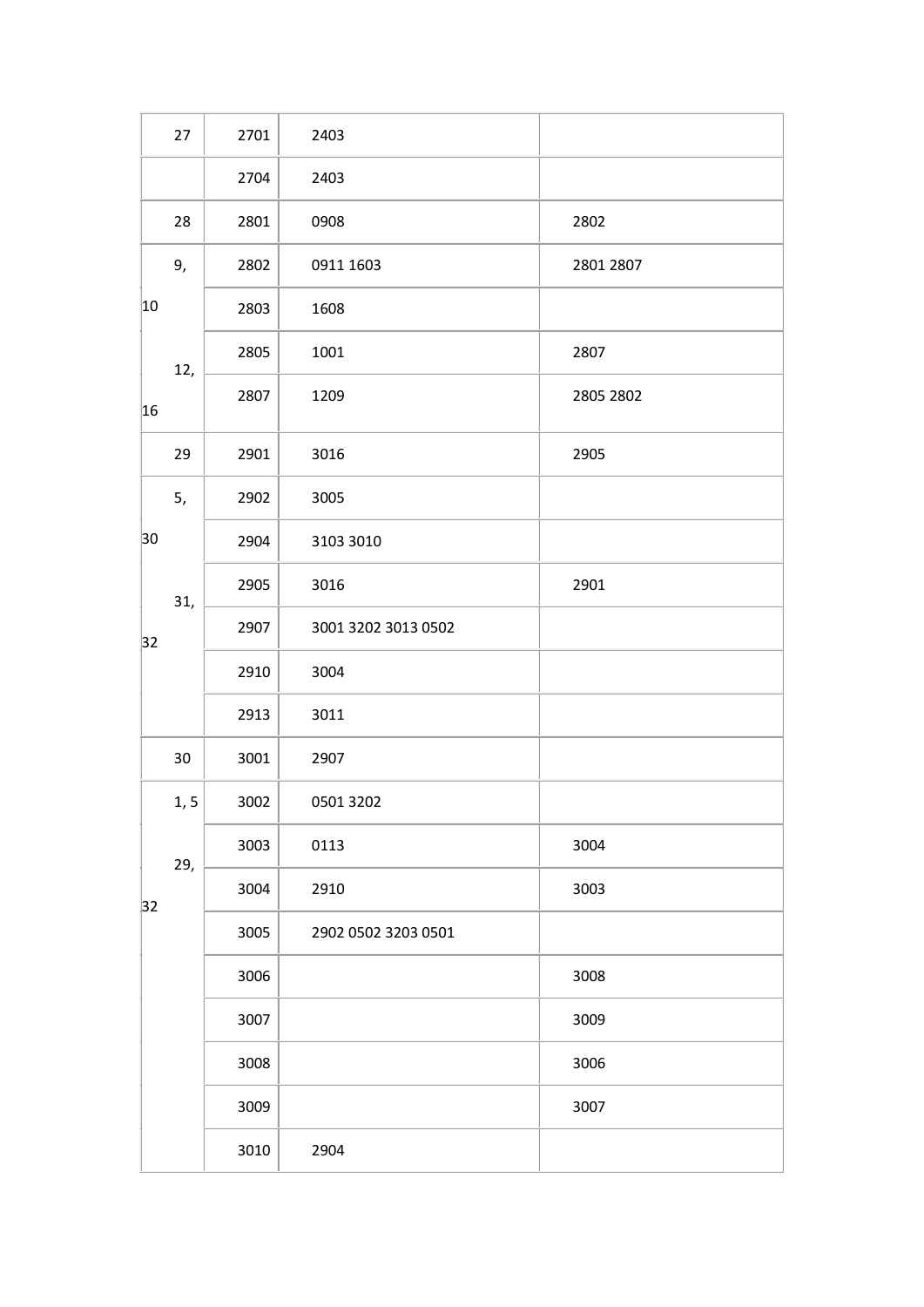|    |     | 3011 | 2913           |           |
|----|-----|------|----------------|-----------|
|    |     | 3013 | 2907 3202      |           |
|    |     | 3014 |                | 3015 3016 |
|    |     | 3015 |                | 3014 3016 |
|    |     | 3016 | 2905 2901      | 3014 3015 |
|    |     | 3018 | 3203           |           |
|    | 31  | 3103 | 2904           |           |
|    | 5,  | 3108 | 0504           |           |
| 21 |     | 3110 | 2114           |           |
|    | 29  |      |                |           |
|    | 32  | 3202 | 2907 3013 3002 |           |
|    | 29, | 3203 | 3005 3018      |           |
| 30 |     |      |                |           |
|    | 35  | 3504 | 4203 3605      |           |
|    | 36, | 3505 | 3901           |           |
| 39 |     | 3507 | 3602           |           |
|    | 42  | 3508 | 4227           |           |
|    | 36  | 3601 |                | 3605      |
|    | 35  | 3602 | 3507           | 3605 3604 |
|    |     | 3604 |                | 3602      |
|    |     | 3609 |                | 3605      |
|    | 37  | 3713 | 4002           |           |
|    | 40  | 3716 | 4010           |           |
|    | 38  | 3801 |                | 3802      |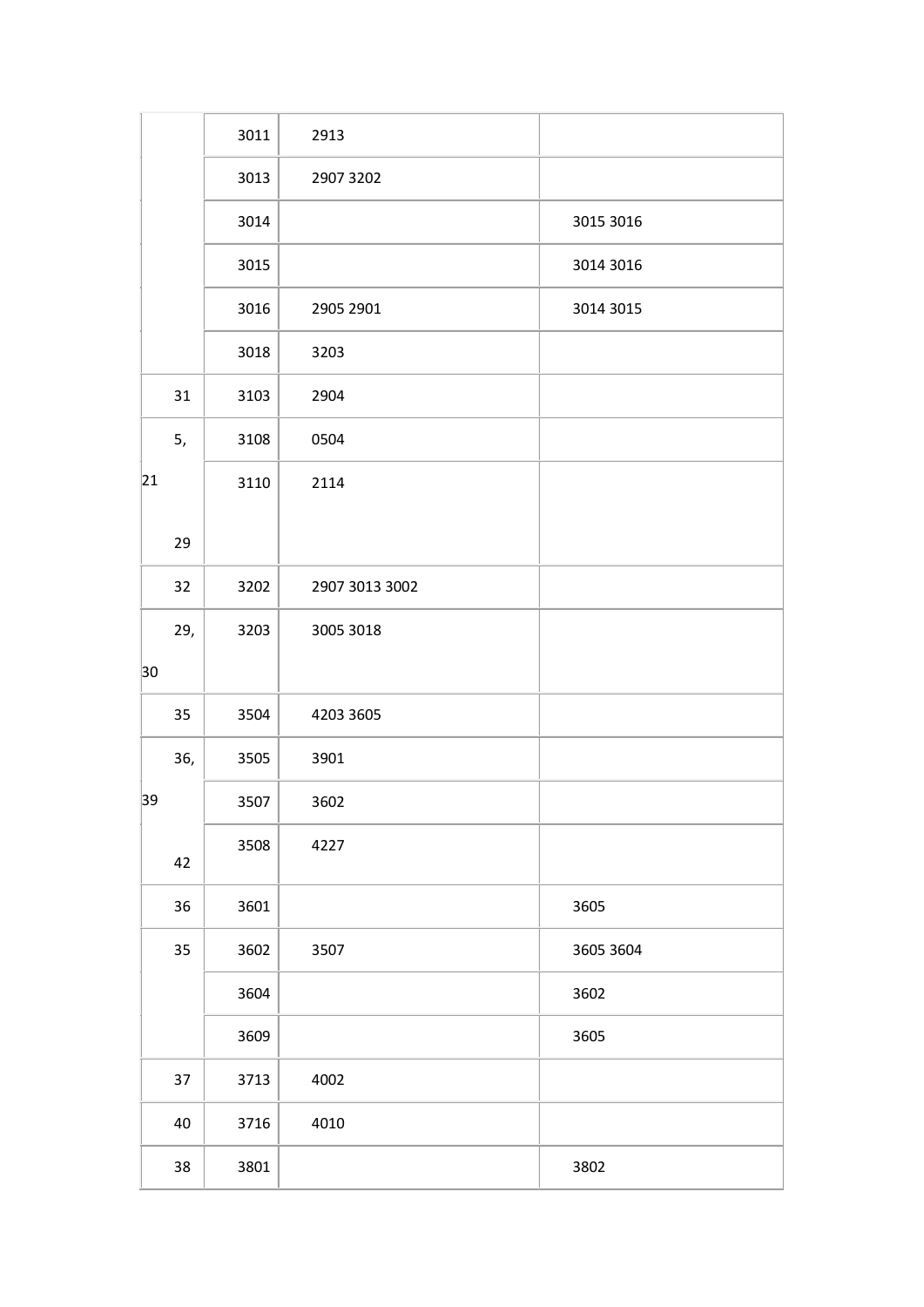|     | 3802 |                      | 3801                |
|-----|------|----------------------|---------------------|
| 39  | 3901 | 3505 3605            | 3902 3903-3905 3912 |
| 35, | 3902 | 3605                 | 3901                |
| 36  | 3903 |                      | 3901                |
| 41  | 3904 |                      | 3901                |
|     | 3905 |                      | 3901                |
|     | 3907 | 4105                 |                     |
|     | 3912 |                      | 3901                |
| 40  | 4002 | 3713                 |                     |
| 37, | 4010 | 3716 4227            |                     |
| 42  | 4011 | 4215                 |                     |
|     | 4012 | 4225                 |                     |
| 41  | 4101 | 4221 4227            |                     |
| 39, | 4104 |                      | 4105                |
| 42  | 4105 | 4222 4223 4219; 3907 | 4104                |
| 42  | 4209 |                      | 4217 4214           |
| 45  | 4214 |                      | 4209                |
|     | 4217 |                      | 4209                |
|     | 4218 | 4503                 |                     |
| 43  | 4301 | 4201                 |                     |
| 41  | 4302 | 4202                 |                     |
| 42  | 4303 | 4401 4203            |                     |
| 44  | 4304 | 4101 4221            |                     |
|     | 4305 | 4403 4205            |                     |